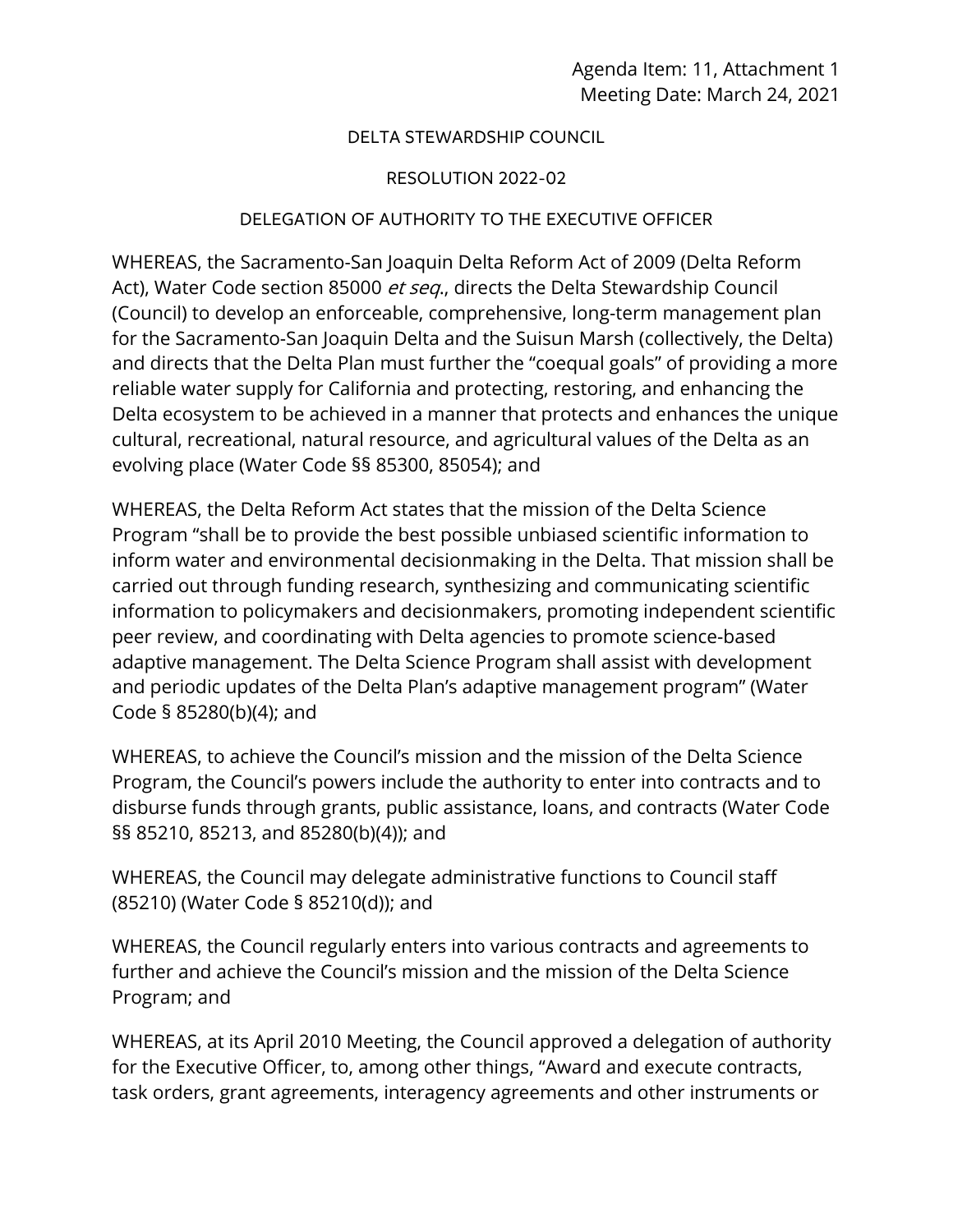documents on the Council's behalf, that amount to no more than \$500,000 (including extensions and amendments)…."; and

WHEREAS, the Council desires to streamline contract and amendment processing; and

 authority to amend agreements for ministerial terms that do not substantively amend the scope of work, extend the contract term, or increase the contract WHEREAS, increasing the delegated authority to the Executive Officer to \$[750,000.00](https://750,000.00) from the currently approved level of \$[500,000.00](https://500,000.00), and delegating amount for agreements that exceed \$750,000, will assist the Council in streamlining contracting processing and timelines; and

WHEREAS, the delegation of authority does not impact or affect compliance with any other applicable State contracting laws, regulations, policies and procedures or legal and delegated responsibilities of the Executive Officer.

NOW, THEREFORE, BE IT RESOLVED BY THE DELTA STEWARDSHIP COUNCIL THAT:

- 1. The Council hereby finds the foregoing recitals to be true and correct and incorporates them herein.
- 2. The Council amends the existing delegation of authority to the Executive Officer as set forth below:

 **Delete existing paragraph 3**, which states "Award and execute contracts, task orders, grant agreements, interagency agreements and other instruments or documents on the Council's behalf, that amount to no more than \$500,000 (including extensions and amendments), as necessary to carry out the authority delegated herein."

 the authority delegated herein." **Insert new paragraph 3**, which states "Award and execute contracts, task orders, grant agreements, interagency agreements and other instruments or documents on the Council's behalf, that amount to no more than \$750,000 (including extensions and amendments), as necessary to carry out the authority delegated herein; and to enter into and execute amendments on the Council's behalf, which do not substantively amend the scope of work, extend the contract term, or increase the total contract amount, for all contracts, task orders, grant agreements, interagency agreements and other instruments or documents that exceed \$750,000, as necessary to carry out